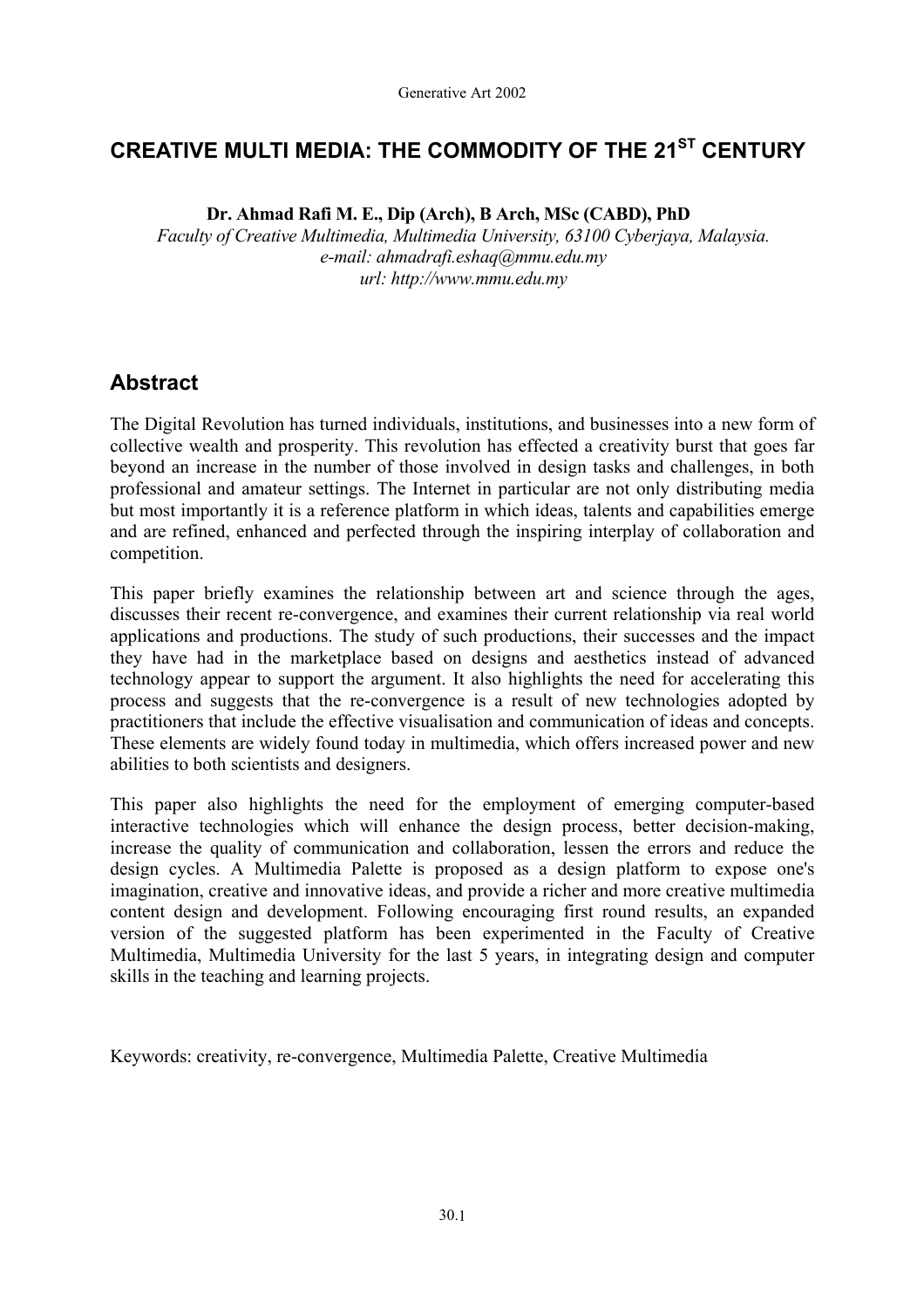# **1.0 Introduction**

According to Bronowski [1], science and art were originally two faces of the same human creativity. However, as civilisation advances and works became specialised, the dichotomy of science and art gradually became apparent. Hence scientists and artists were born, and began to develop works that were polar opposites. The sense of beauty itself became separated from science and was confined within the field of art. This dichotomy existed through mankind's efforts in advancing civilisation to its present state.

Mayall [2] has studied the reconciliation of art, science and technology in design. He draws distinctions between the mathematical engineer who creates new devices mainly through the alliance of specifications and working drawings, and designers interested in the form for whom it '... was a matter of observing what they regarded as proper combinations of forms and colours'. Stewart [3] highlights the contrasts that exist between what is inspired to what is formal and what is practical to what is academic and at the same time emphasising the need for a contingency approach to design.

The challenge for us is to find appropriate means and effective ways to integrate the arts and the sciences and reduce the gap between the two domains. This paper will study briefly on design creativity and the media that have the potential to accelerate the process of reconvergence of arts and sciences, particularly in multimedia and virtual environments, as we try to make a bold leap into the future in the Multimedia Super Corridor (MSC). As our country's main goal is to move into a new 'knowledge-based' economy (k-economy), the ability to be creative in accelerating the re-convergence efficiently and innovatively will be the key to our success. A few case studies that have adopted multimedia technology successfully will be presented.

# **2.0 Creativity in Design**

According to Lawson [4], while we have seen that both convergent and divergent thought are needed by both scientists and artists, it is probably the designer who needs the two skills in the most equal proportions. He further argues that designers must solve externally imposed problems, satisfy the needs of others and create beautiful objects. In this competitive world, one could argue should creativity in design need to be original? According to Robert Venturi, [5] for a designer**,** it is better to be good than to be original. Richard Seymour, one of the leading product designers**,** considers good design as a result of the unexpectedly relevant solution not wackiness parading as originality. Mr. Idei, the CEO of Sony Corporation, Japan points out that all designers should be motivated to function as an ace pitcher with every product [6]. What can be learned from these is that Venturi, Seymour and Idei are more critical and cautious on the function than totally on the originality of the design.

Creativity is concerned with the design of products that in some ways offer added value and functionality when compared to products or ways that have preceded them [7]. Even applying the convergence of technology, new innovation often failed due mainly to minimal awareness of the context. For example, when WAP (Wireless Application Protocol) technology was introduced, almost every single games company expressed an interest to further develop in existing cellular products or devices but then dismissed the idea [8]. There was no serious effort to search for design within the WAP constraints and wireless communication capabilities. In contrast with Firesoft's approach, they first searched on the WAP standard and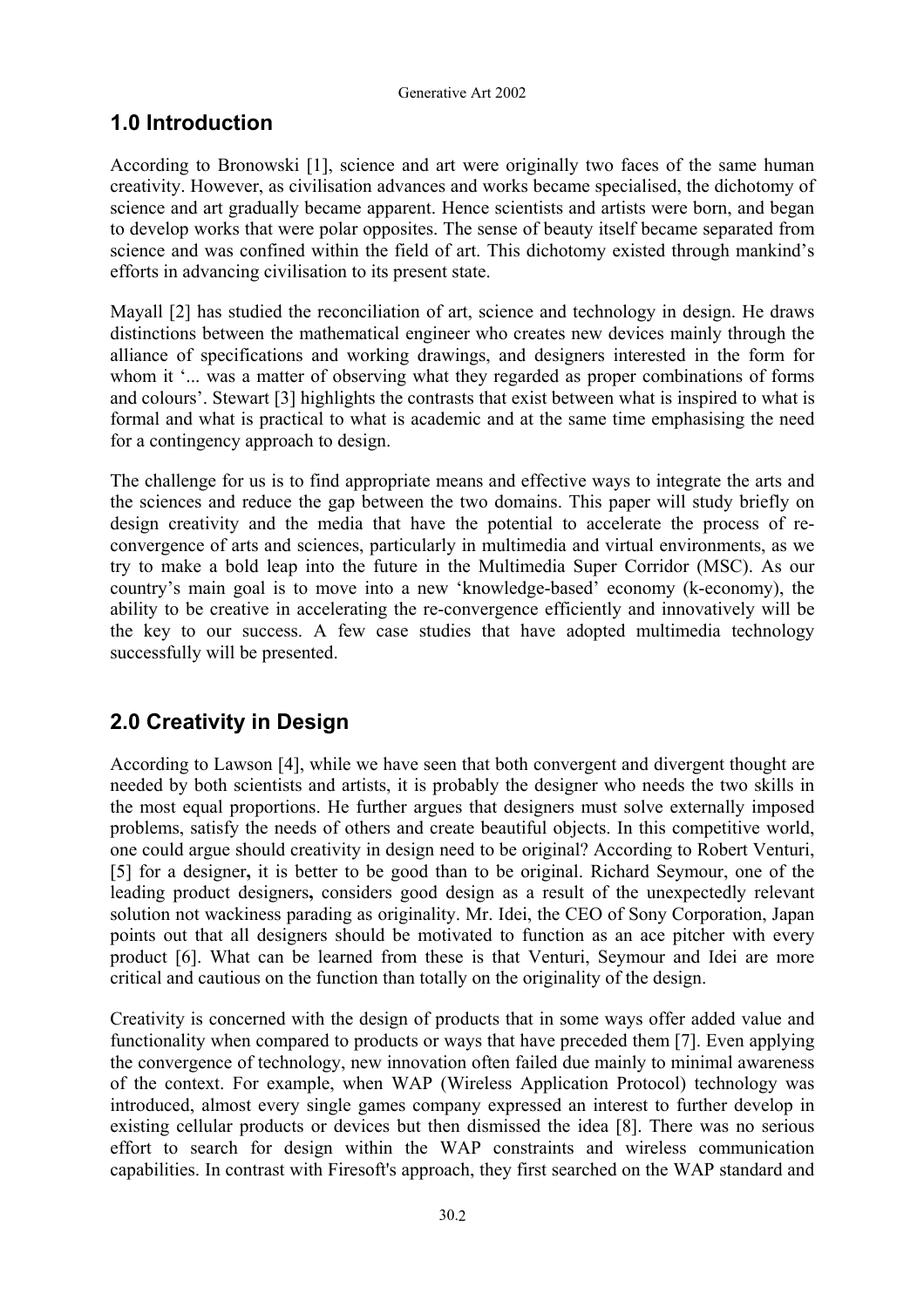relevant cellular technology to better understand the medium. Their design was based on these constraints to deliver original product and interface design (i.e. via Burgundy WAP server environment) for effective and richer content development. The recent revolution in business nowadays refers to the change through creativity which includes ISO 9000, total quality management, re-design and re-engineering, as usual responses of Western companies waking up to the competition from Japan (figure 1).



**Figure 1: WAP game samples** 

Design, in nature is an interdisciplinary activity that requires a collective input from different skill sets of professional, layman (clients) and specialist. Lawson [9] believes that good design is often a matter of integration. It is a powerful tool and allows designers to shape their products and environments in a way that may affect the well being of people in general, especially in the global networked economies. Papanek [10] defines design as a function complex where Method, Use, Need, Telesis, Association and Aesthetics all are strongly related to Functionality. Pugh [11] rightly argues that design is central to business success and, for that to happen, it has to successfully interact with the various business facets.

For example, the release of *Computer Space* into amusement arcades in 1971 marked a beginning in the commercial electronic games market and accelerated the overall growth in the late 1990s that surpassed the film industry in revenues. According to the USA-based Interactive Digital Software Association (IDSA, 1998) the games industry reached "…\$16 billion in economic activity in 1997, not including computer and video game hardware sales" [12]. Rollings and Morris [13] have studied 'the best practices for game design and programming' and have concluded that most of the works behind development lies in design. Game [14] and game development [15] now encompasses the fields of real-time computer graphics, prototyping, visualisation, art, animation, and content creation. It has entered new fields such as immersion, applied artificial intelligence, physical-based modelling and realtime communications using the Internet as a method for delivering content.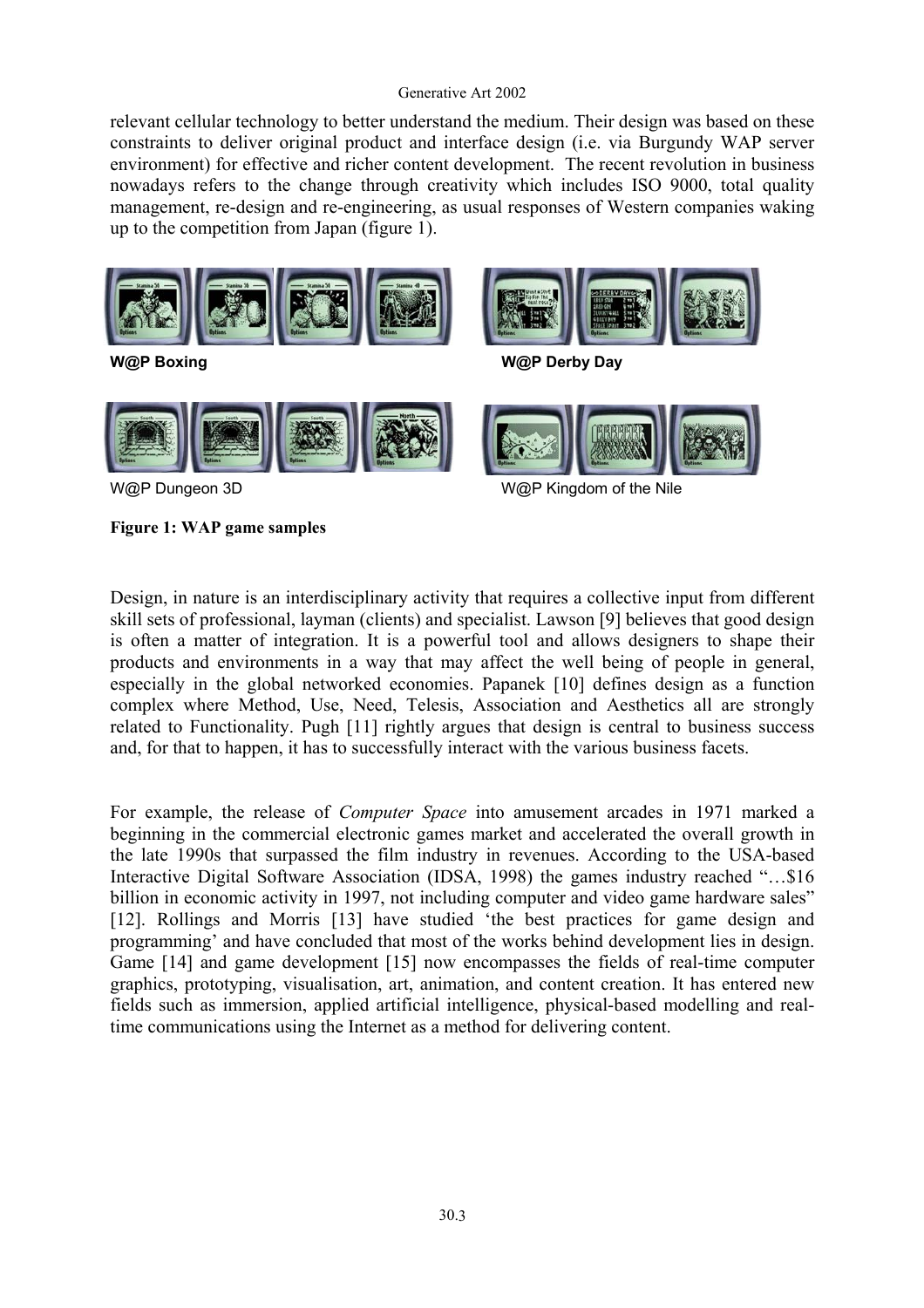## **3.0 Creativity in Design Communication**

As the world becomes border-less or hyper-competitive [16] in nature, the need to communicate becomes paramount. New tools provide us with a totally new way of communicating. New multimedia tools can be defined as an integrative medium, which appeals to all five human senses. However the abuse of tools for communication is already happening. How many times have we seen or heard an interesting introduction or presentation only to be left asking, yes, but what does it mean? What is it exactly? In looking for tools, the solution lies partly in finding the tools to help you define the problem. But the bottom line is what are you trying to communicate? Multimedia, like any other communication tools, must be seen as a mean rather than an end.

One of the most powerful vehicles to competent design is the efficient communication of concepts and values between individuals involved in the design, marketing, manufacturing and use of a product from concept to delivery [17]. Communicating these concepts to individuals in the design teams and user groups is a challenge. Team synthesis and synergies are needed to broaden communication, control the design process and aid decision making. Such synergies also work against certain creativity or other individuals that in some cases choose to express themselves egocentrically at the expense of other team members and ultimately the customer. Pugh [18] has shown that linking mechanisms work better when different units are arranged organically rather than mechanistically and stated a number of requirements to enhance communication within the design environment. These include a relaxed working atmosphere, open communication, interpersonal trust, the autonomy of the individual, participation and the provision of opportunities for individuals to exercise their expertise [19].

# **4.0 Creativity in Design Computing**

The designing of computer tools that will benefit design per say are tools that the complexity of their domain does not interfere with the design process [20]. Poor tool design forces designers to deal with complexities that exist in the wrong domain that subsequently lead to compromise or poor designs and products. A good example of this is the success that Apple Macintosh enjoyed during the middle and late 80s by offering an intuitive way in which text and graphics were manipulated and viewed on the screen. This was in contrast with the textbased interfaces (offered by competing products on the IBM PC and other desktop machines during that period). Graphical browsers and front-end interfaces will increasingly act as access points to information and its visualisation [21], educational material, software applications and on-line collaboration. Current and emerging Virtual Environment (VE) and Multimedia technologies link the two areas of information and visualisation together making an otherwise complex content accessible to wider audiences.

One of the creative achievements in design computing is the Internet. Some have defined the Internet as an 'electronic courier' service and its integration with multimedia is already happening. We can all agree that the advantage of the Internet is that for the first time, users, no matter where they are, have access to a wealth of information, which is not available to past generations. However, this can also be dangerous. In our enthusiasm to make use of the labyrinth network of information, there is a tendency to use the Internet as a starting point and give users access to all the information. The wide acceptance and adoption of Internet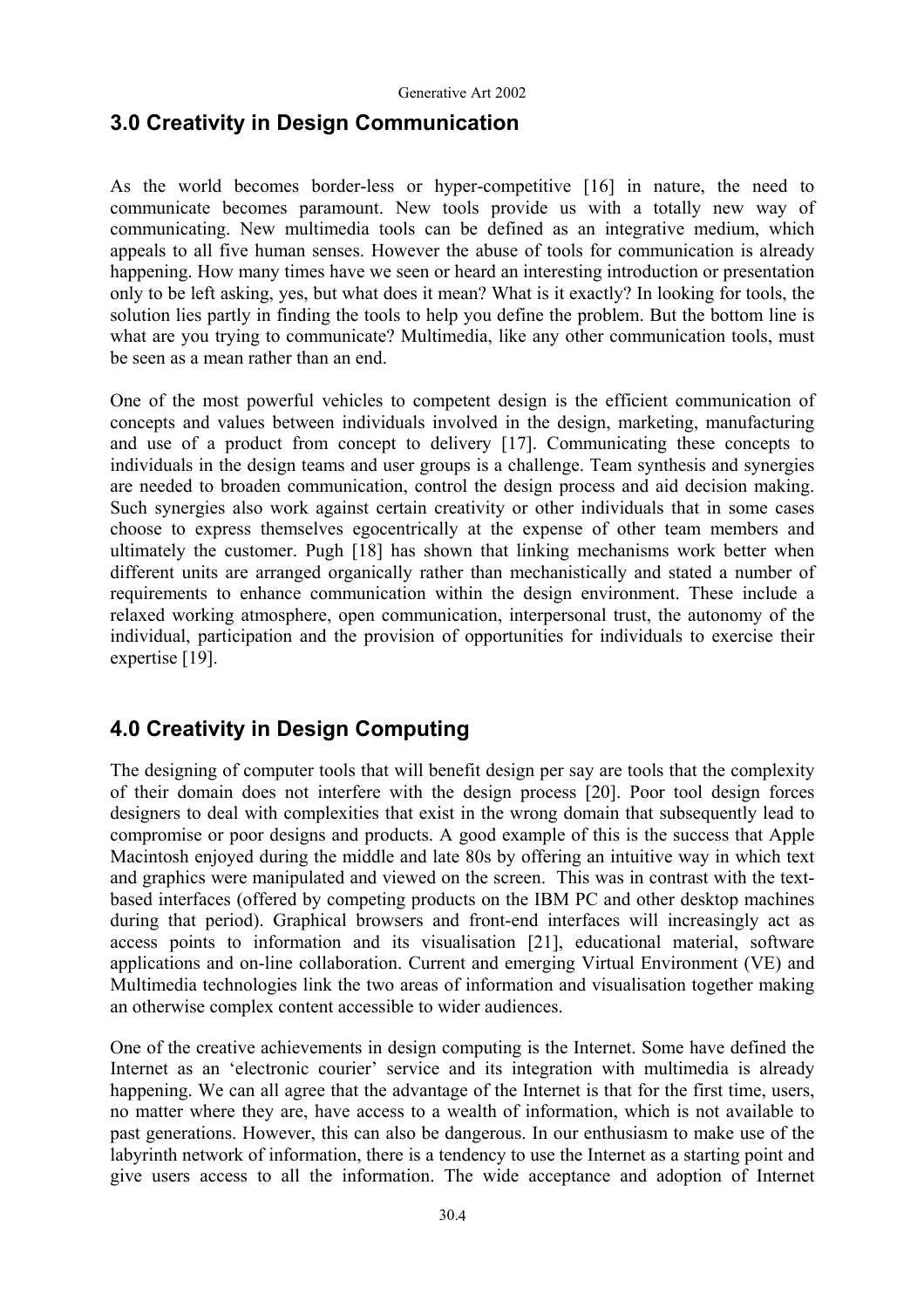technologies by organisations and individuals of different backgrounds demand for good information design practices to be adopted that will facilitate information storage, education, collective learning and most important fast retrieval and effective delivery [22]. The sharing and exchange of information in all its facets allow teams and companies to capitalise on their intellectual assets and expertise in a global scale. Companies that more thoroughly understand, and take advantage of new networked resources are going to establish a competitive advantage. Small [23] [24] and large corporations (e.g. Chrysler's Extended Enterprise and Sony Corporation) have shown that they can lead in the information age and define the state of the art in developing and adopting new practices to gain a competitive advantage in emerging global networked economies.

Competitors will no longer be disadvantaged by the location of their business or traditional distribution channels. Linux a non-profit making community grew to thousands of people from all over the world, working together and without the aid of managers, managed to turn Linux into one of the best versions of UNIX ever designed and developed [25]. These information and knowledge dissemination networks have given these companies a competitive advantage in the way they design their operations, products and distribution of services. For Sony Corporation, the new kind of computing environment will rely on the technology called Jini (pronounced JEEN-ee), developed by Sun Microsystem [26]. It is based on the concept that devices should work together in which it connects to this collection (e.g. television, audio equipment, digital camera and computer) or network of services by plugging it in, with no drivers to find and no operating system to start or restart.

## **5.0 Creative Multimedia**

Creative Multimedia is much to do with content design. We can define the word content as the substance or material that will give (a product) a distinct form or character [27]. Multimedia can be described as a new medium that will enable diverse content of audiovisual images including computer graphics, animation, sound and text, to be sent out as seamless digital media. It has the underlying potential to integrate the traditional methods of expression to cultivate new activities appropriate for the new era. These methods of expression are diversified, ranging from packaged works for both non-interactive and interactive, installation, network style works and Virtual Reality style works. The integration of arts and science through multimedia that will allow us to overcome problems that neither art nor science alone can solve. The scientist needs the insight of the artist; the artist needs the logic and technical skills of the scientist. Since both science and art were from the beginning closely bound together in the human instinct to survive, they can be reunited (designers). Multimedia does (or does not) mean a lot of media. We believe that multimedia means the multiple ways that you can look at ideas to find relationships in your own unique or creative way (and time). And the fact is there is a lot of different media forms that can express or illustrate this idea for you. It might be straight video, or audio, or text, or a combination, or graphics or slide-shows.

The announcement to develop a national information infrastructure in the early 90's has sparked a global use of information and communication technology (ICT) in developing countries particularly Asia (i.e. Philippines, Thailand, South Korea, Singapore and Malaysia) that integrates features of Internet, Cable TV, Satellite and Telecommunication. For Malaysia, the Multimedia Super Corridor (MSC) initiatives have opened up the country to local and world-wide investments in areas such as education, research and development, new business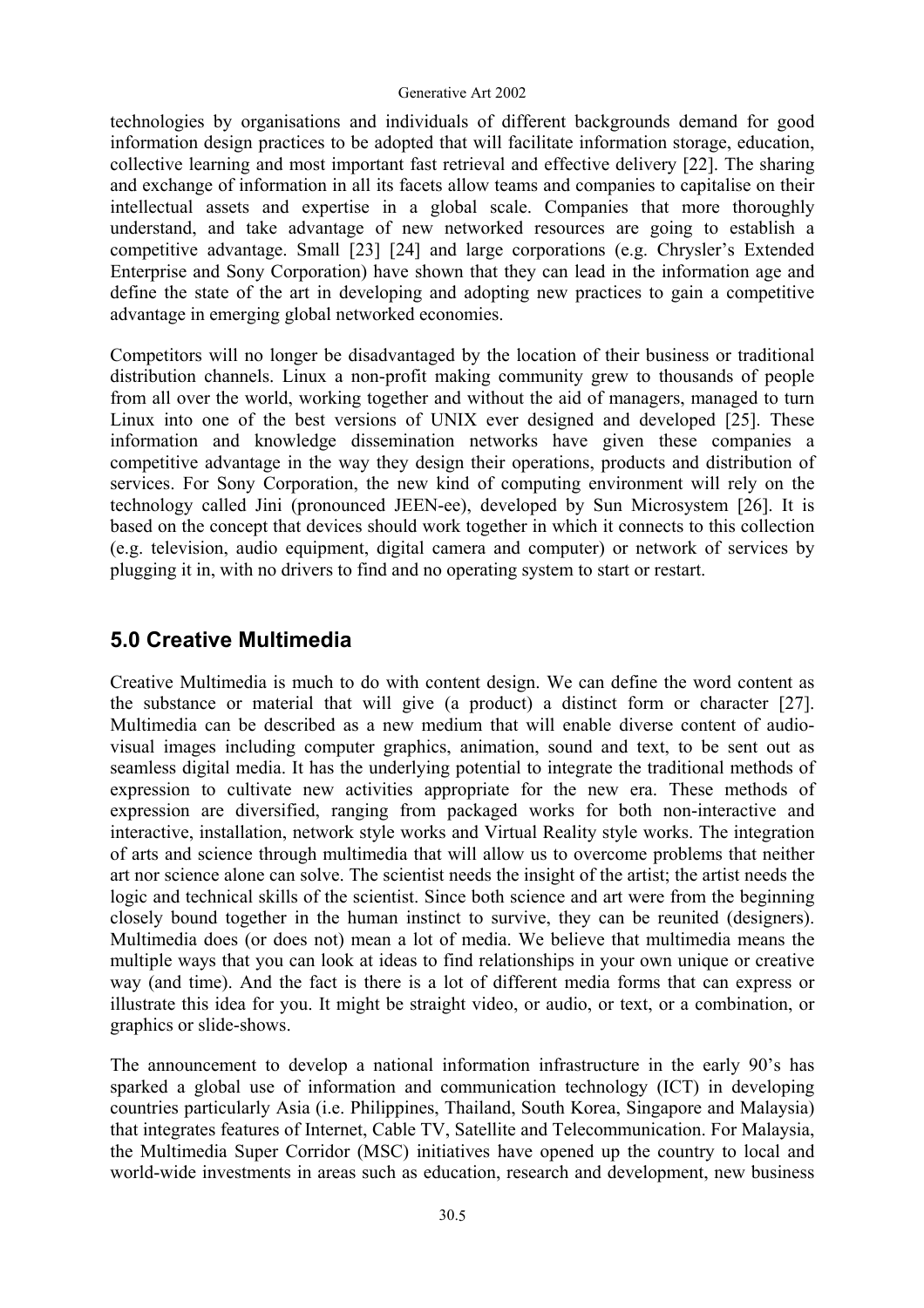venture and working opportunities, besides posing as the 'digital divide' between developed and developing countries. The biggest challenge for the MSC is not just to embrace technology but also to create contents that are relevant to our society and world at large. Creating not just the right environment but also a challenging one to stimulate creativity, must be our priority. This clear vision and objective will ensure that these creative talents can function and excel in the content that they produce. Eventually, the challenge for us is to develop a critical mass of talents, whereby content creation are undertaken not just by inventors but by the users themselves. In order to take the challenge, The Faculty of Creative Multimedia has proposed Palette of Wonders (POW) [28] as a multimedia design platform that exposes creative and innovative ideas to suit the real need of specific users. It focuses on the nature of multimedia, which consist of three different stacks namely multimedia principles, elements and characteristics (figure 2).



**Figure 2: Palette of Wonders [POW]** 

#### **5.1 Stack 1 - Principles of Multimedia**

We believe that multimedia is established on the principles of being digital and interactive [29]. This paradigm shift (i.e. moving from analogue or conventional to digital technologies) has fuelled the convergence of different industries today. Without this combination, the content remains similar to analogue value of which many developers have failed (i.e. creating digital content with full of analogue qualities or passiveness) in contributing to the paradigm shift. With interactivity embedded into multimedia content, it enables the user to a certain degree to control and acquire information. Designers have the ability to experiment and explore elements of multimedia in the form of text, image, sound, video and animation in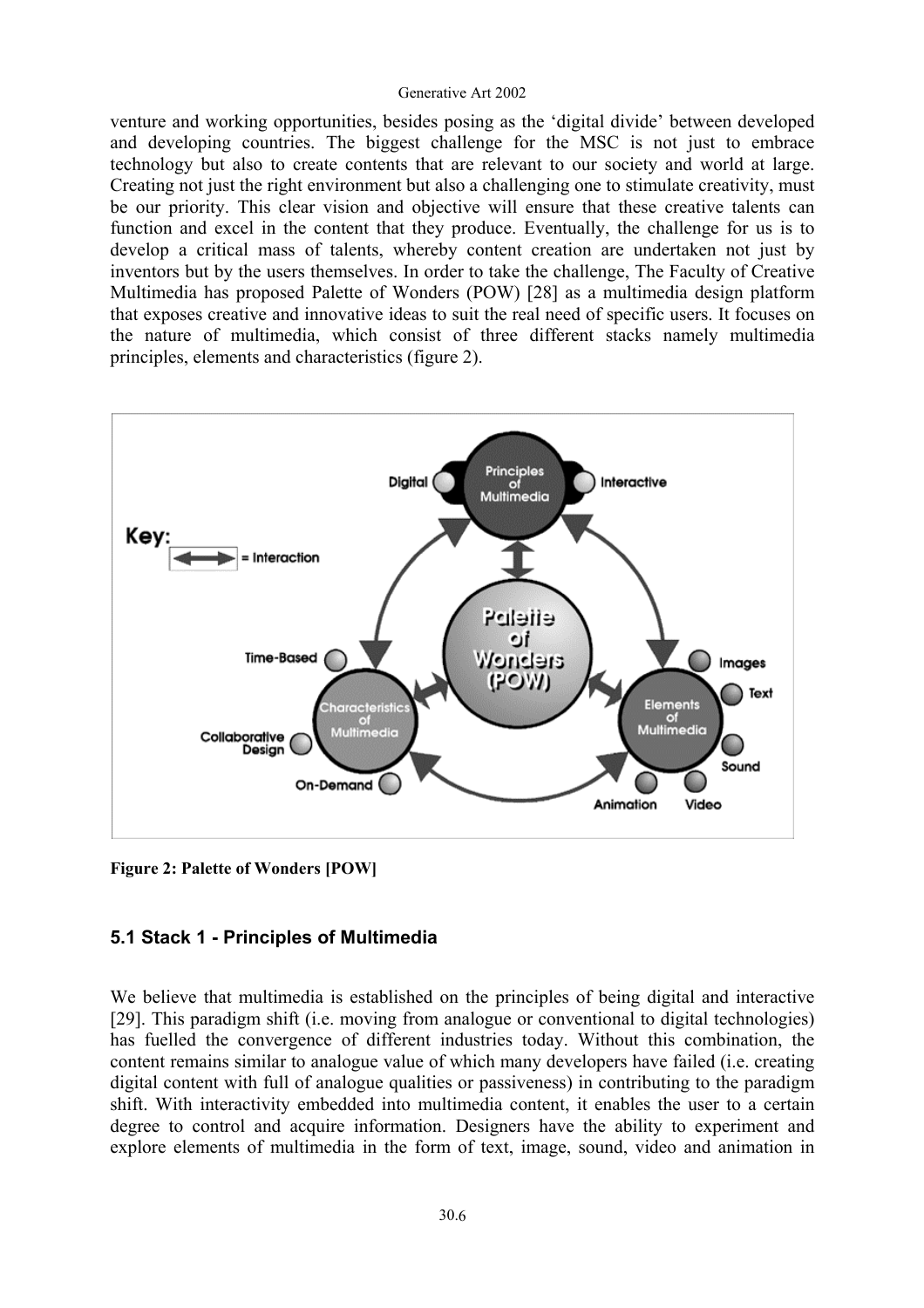developing the content. Never before has designers had the ability to mix and match different media types into one coherent application (i.e. digital format) to convey information.

### **5.2 Stack 2 - Elements of Multimedia**

The second stack represents the elements of multimedia namely text, image, sound, video and animation or better known as the 'spice'. Never before has designers had the ability to mix and match different media types into one coherent application to convey information. This posses a new challenge to designers as they have to incorporate the different media mix to express their ideas. With the availability of multimedia authoring tools, these different digital media can be arranged and designed according to the designer's needs and intentions. This is possible as the format in which these media exist is in one common format, that is the digital format. As content designers, their task is to constantly place a " fresh face" on top of information technology.

### **5.3 Stack 3 - Characteristics of Multimedia**

At the most basic level, a combination of stack 1 and 2 is sufficient to create multimedia content. However, it is suggested that with the adaptation of multimedia characteristics the content will be significant in terms of effective use, marketability, and impact on individual application. This can be identified as time-based, collaborative and on-demand. Since in our daily lives we are used to motion-based situation (e.g. televisions or movies), it is suggested that multimedia designers consider this as one of the key features that easily relates to perception, and thinking attributes. The availability of the Internet could be an advantage to prepare a 'collaborative' design society and platform for discussion, decision-making, crossreferencing, linking, retrieving, and data distribution. Because of the complexity of design and demand from specific user and application, multimedia content design should give priority to only on-demand design solution that could be developed such as in the form of datadependent, and video/audio streaming behaviours.

Early encouraging results are demonstrated in our classes online and students content design portfolio. The expanded version of the suggested platform was originally developed by the Faculty of Creative Multimedia, Multimedia University and has been implemented in the design of the 'i-Putra' portal (http;//www.i-putra.com.my) together with one of the local content developers (I-Design Sendrian Berhad). It is basically a digital softcity of Malaysia's new administrative capital, Putrajaya. It is designed to be fully interactive channel of content, context, community and commerce for the user to search, explore, and venture business to support the intelligent city requirement (figure 3).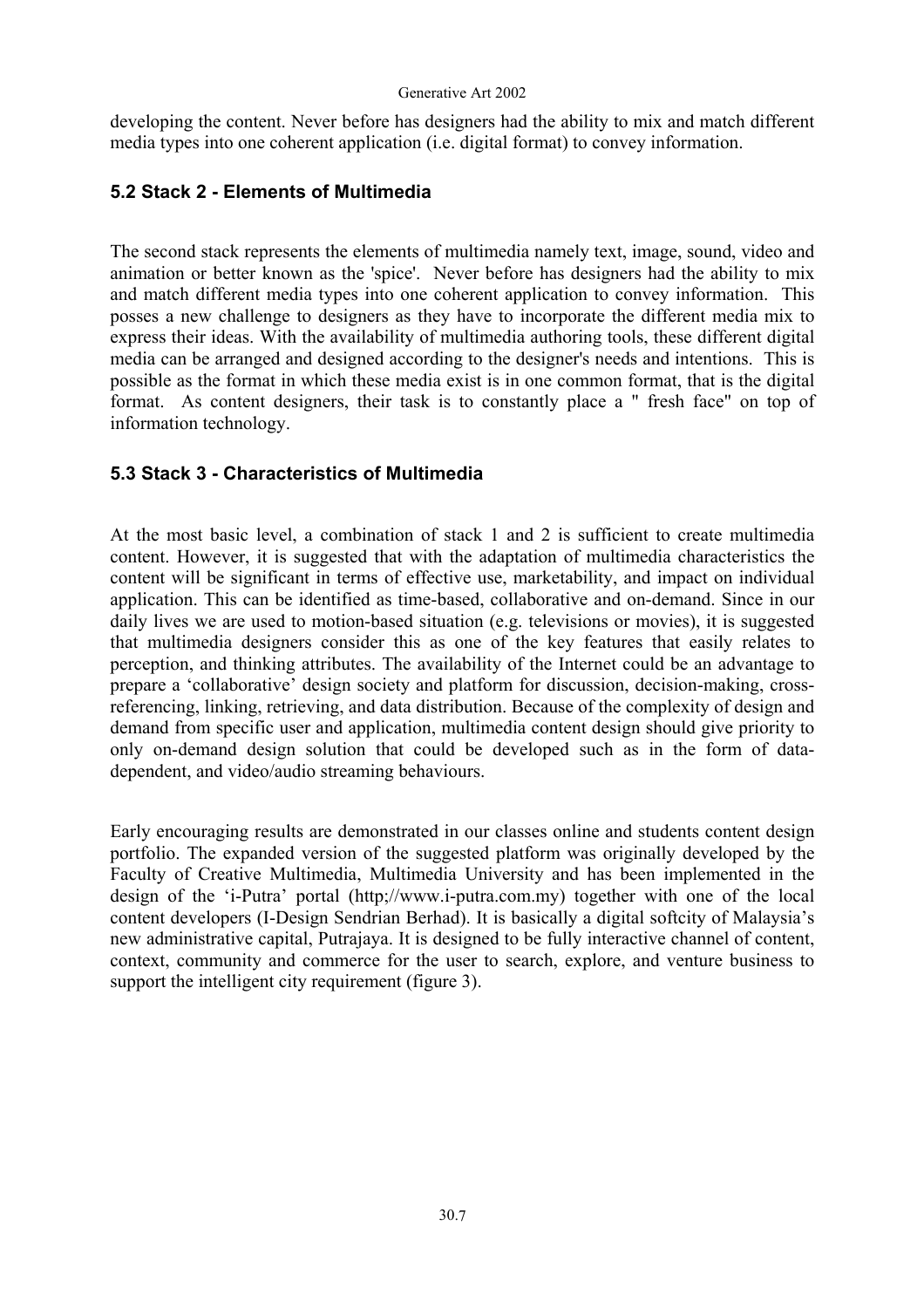

**Figure 3: An aerial view shot of Putrajaya real-time simulation (courtesy of Faculty of Creative Multimedia, Multimedia University, Malaysia, 2001)** 

### **6.0 Conclusion**

Content development particularly creative multimedia is believed to be one of the most demanding skills set needed in the 21<sup>st</sup> Century due to the ability and power to change the way we think, work, produce, act on, innovate and do business. We see multimedia tools as being the common denominator to integrate the sciences and the arts and to accelerate the process of re-convergence in order to reduce the gap for effective and meaningful results. As individual becomes groups, and groups become communities, and communities become villages, and villages become nations, the critically scarce resources that need to be conserve in the future is the creativity of users of these tools.

## **7.0 References**

- [1] Bronowski, J.: 1976, *The Ascend of Man*, John Wiley, London
- [2] Mayall, W.: 1979, *Principles in Design*, Design Council, London
- [3] Stewart, R.: 1987, *Design and British Industry*, John Murray

[4] [5] [9] Lawson, B.: 1997*, How Designers Think: The Design Process Demystified*, Architectural Press (third edition), UK. Pp. 156, 157